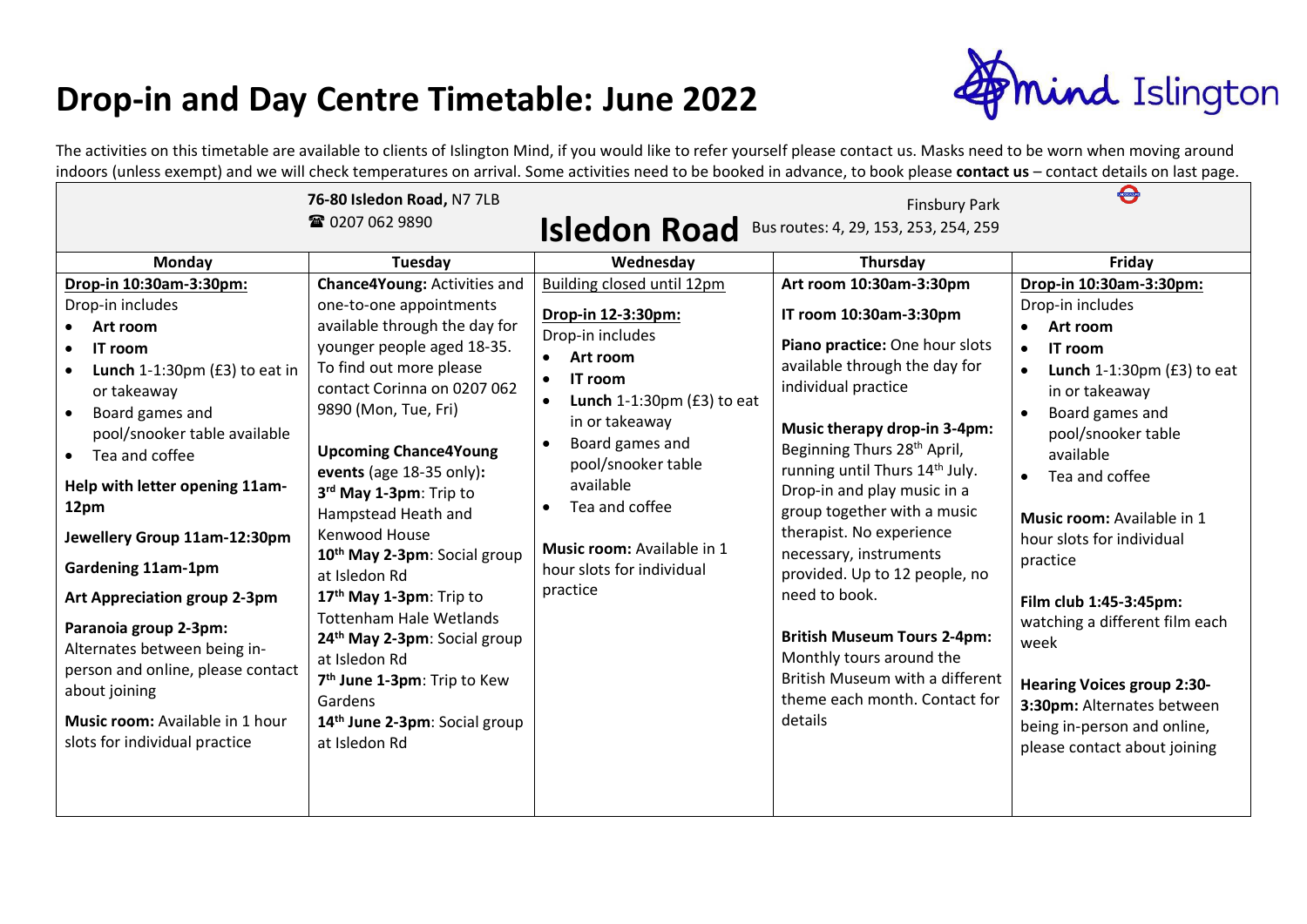| 48 Despard Road, N19 5NW                                                         |                                                                                                                                                                                                                 |                                                                                                                                                                                                                | Archway                                                                                                                                                                                                               |                                                                                                                                                        | $\blacklozenge$                                                                                                 |  |  |  |
|----------------------------------------------------------------------------------|-----------------------------------------------------------------------------------------------------------------------------------------------------------------------------------------------------------------|----------------------------------------------------------------------------------------------------------------------------------------------------------------------------------------------------------------|-----------------------------------------------------------------------------------------------------------------------------------------------------------------------------------------------------------------------|--------------------------------------------------------------------------------------------------------------------------------------------------------|-----------------------------------------------------------------------------------------------------------------|--|--|--|
| ☎ 0207 263 3397<br><b>Despard Road</b><br>Bus routes: 43, 143, 210, 263, 271, W5 |                                                                                                                                                                                                                 |                                                                                                                                                                                                                |                                                                                                                                                                                                                       |                                                                                                                                                        |                                                                                                                 |  |  |  |
| Monday                                                                           | Tuesday                                                                                                                                                                                                         | Wednesday                                                                                                                                                                                                      | Thursday                                                                                                                                                                                                              | Friday                                                                                                                                                 | <b>Weekends</b>                                                                                                 |  |  |  |
| IT Training: one-to-one                                                          | Drop-in 10:30am-3:30pm:                                                                                                                                                                                         | <b>Psychosis Therapy</b>                                                                                                                                                                                       | Drop-in 10:30am-3:30pm:                                                                                                                                                                                               | IT room 10:30am-3:30pm                                                                                                                                 | Saturday                                                                                                        |  |  |  |
| IT training<br>appointments through<br>the day                                   | Drop-in includes<br>Art room<br>IT room<br>$\bullet$<br>Lunch $1-1:30$ pm $(f3)$ to<br>$\bullet$<br>eat in or takeaway<br>Board games and table<br>tennis table available<br>Tea and coffee<br>$\bullet$        | <b>Project: Please contact</b><br>the Psychosis Therapy<br>Project directly for details<br>of their services - 0207<br>263 3397 (Weds only) -<br>or refer yourself via the<br>referral form on our<br>website. | Drop-in includes<br>Art room<br>IT room<br>$\bullet$<br>Lunch $1-1:30$ pm $(f3)$ to<br>$\bullet$<br>eat in or takeaway<br>Board games and table<br>$\bullet$<br>tennis table available<br>Tea and coffee<br>$\bullet$ | Art room 10:30am-<br>3:30pm<br><b>Music tutoring: Tutoring</b><br>on guitar, piano, drums<br>and music recording<br>available                          | Out-of-hours drop-in<br>3-5pm: Up to 15<br>people, call 0207 263<br>3397 after 2pm to<br>book                   |  |  |  |
|                                                                                  | Music room: Available in 1<br>hour slots for individual<br>practice<br><b>Medication group 2-3pm:</b><br>Discussing experiences of<br>medication and mental<br>health services, please<br>contact about joining |                                                                                                                                                                                                                | Music room: Available in 1<br>hour slots for individual<br>practice<br>Men's group 11:30am-<br>12:30pm: Please contact<br>about joining<br><b>Walking group 12-1pm</b><br>Computer gaming group 2-<br>3:30pm          | Piano practice: One hour<br>slots available for<br>individual practice<br>Art lesson 11am-12pm:<br>looking at different art<br>techniques with a tutor | <b>Sunday</b><br>Out-of-hours drop-in<br>3-5pm: Up to 15<br>people, call 0207 263<br>3397 after 2pm to<br>book. |  |  |  |
| Out-of-hours drop-in                                                             | Out-of-hours drop-in 6:15-                                                                                                                                                                                      | Out-of-hours drop-in                                                                                                                                                                                           | Out-of-hours drop-in 6:15-                                                                                                                                                                                            | Out-of-hours drop-in                                                                                                                                   |                                                                                                                 |  |  |  |
| 6:15-9:30pm: Up to 15                                                            | 9:30pm: Up to 15 people,                                                                                                                                                                                        | 6:15-9:30pm: Up to 15                                                                                                                                                                                          | 9:30pm: Up to 15 people,                                                                                                                                                                                              | 6:15-9:30pm: Up to 15                                                                                                                                  |                                                                                                                 |  |  |  |
| people, call 0207 263<br>3397 after 6pm to book                                  | call 0207 263 3397 after 6pm<br>to book                                                                                                                                                                         | people, call 0207 263<br>3397 after 6pm to book                                                                                                                                                                | call 0207 263 3397 after 6pm<br>to book                                                                                                                                                                               | people, call 0207 263<br>3397 after 6pm to book                                                                                                        |                                                                                                                 |  |  |  |

**35 Ashley Road,** N19 3AG

## **Ashley Road**

Crouch Hill